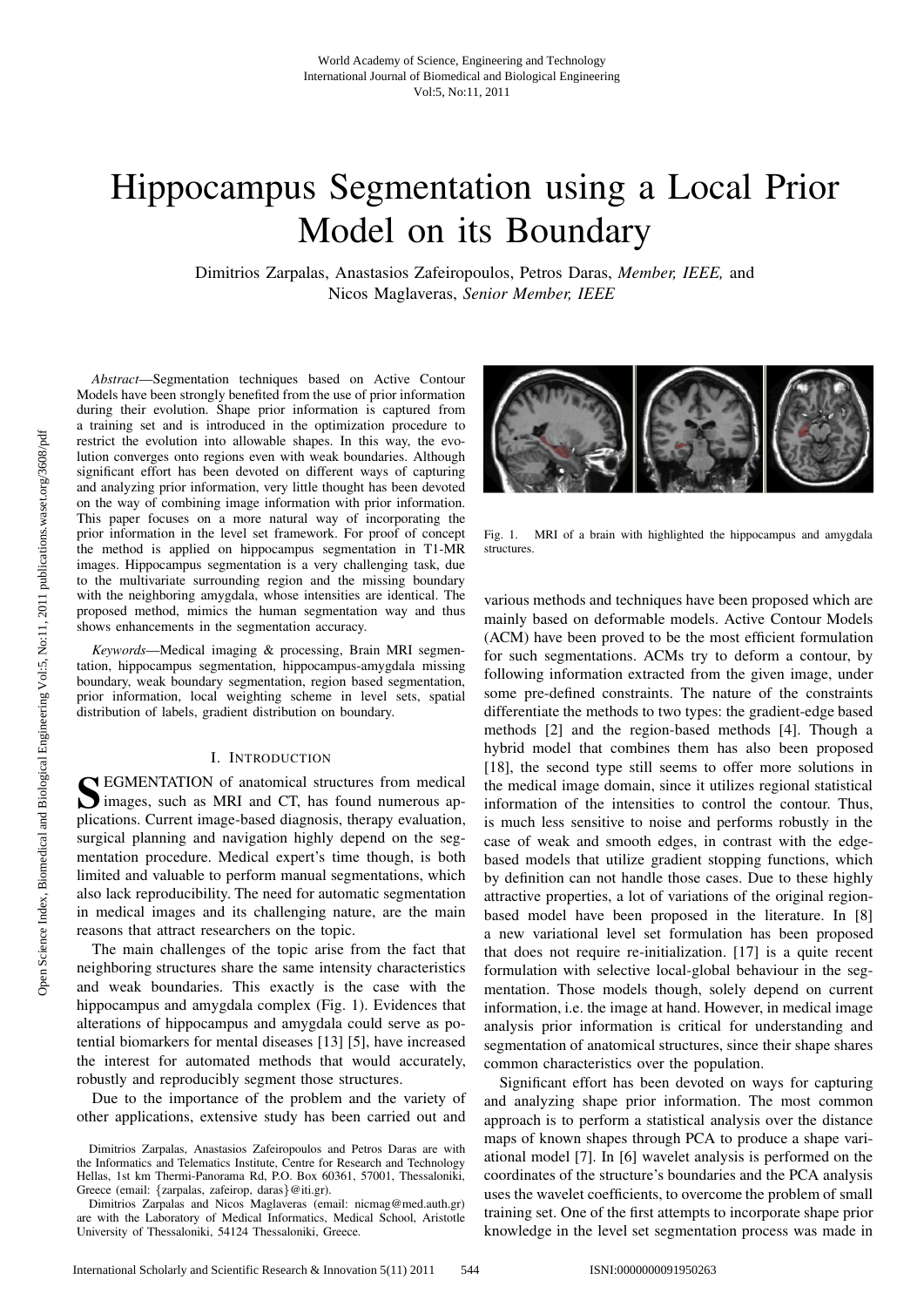[7], where the shape prior was attracting the evolution, at each deformation iteration, on a shape that would be acceptable to the shape prior. Since then a lot of other techniques have been proposed that try to bias the segmentation towards learned shapes [15], [3], [1].

Yang et. al in [16], moved a step further and introduced along with the shape prior, the neighborhood prior knowledge, in an effort to take advantage during the evolution information from neighboring structures. The prior knowledge was embedded into the region-based framework, by adding the prior energy term into the optimization formulation. The way though, that the two energy terms are merged, does not take full advantage of the prior knowledge, as they are merged through a global weighting scheme. The hippocampus boundary suffers from missing boundaries mainly in the borders with amygdala. In most of the rest boundary, evident, if not strong, gradients do exist. Why is then the prior energy term affecting the contour evolution in regions with high gradients? And why is the image term affecting the contour evolution in the borders with amygdala, though there is no practical evidence that this term would converge on the actual boundary?

Knowing, through experience, the expecting gradient values on the perimeter of the structure of interest is an excellent way to balance locally between the two energy terms. Capturing this information, forms a novel, energy blending scheme, that locally defines the expected importance of each energy term. The proposed local weighting matrix defines the extent to which one should trust the image's gray-scale information or the prior knowledge at a voxel level.

The proposed method utilizes region-based segmentation algorithms using active contours based on the level set distribution model. A prior information model is introduced, that is formulated from a labelled training set, which captures the spatial distribution of the hippocampus labels. The active contours evolve according to the image information and the prior knowledge in a single framework. Those two driving forces are combined through a novel local weighting matrix, the Gradient Distribution on Hippocampus Boundary (GDHB) map, i.e. a local weighting matrix which acts as an experienced balancer between the image and the prior information. In contrast to global multiplicative weighting factors, which act globally on the whole term, GDHB contains statistical information about the magnitude of the image gradient on the boundary of hippocampus, and thus can act on each boundary voxel independently.

In the following sections we give the necessary background on region-based segmentation with shape prior, and thoroughly explain our contributions in full exploitation of prior knowledge. Experimental results will prove the validity of the proposed method by comparison with the existing shape prior based segmentation technique.

## II. LEVEL SETS WITH VARIATIONAL SHAPE PRIOR

## *A. Region Based Segmentation*

The model, that is used for the image term of the segmentation process, is based on intensity statistical information of the inner and outer regions of the evolving contour. The average intensities inside and outside the contour adjust the image update term in order to separate the structure of interest from the background. The model used in this work is the well know Chan-Vese framework [4], which can be seen as a special case of the Mumford-Shah [12] problem:

Let  $\Omega$  denote a bounded open subset of  $R^2$ , with  $\vartheta\Omega$  its boundary, and  $C(s) : [0,1] \rightarrow R^2$  is a parameterized curve in  $\Omega$ . The curve  $\hat{C}$  can be also implicitly represented via a Lipschitz function  $\phi$  by  $C = \{(x, y) | \phi(x, y) = 0\}$ . C partitions  $\Omega$  into the inside C set  $\Omega_1$  in which  $\phi(x, y) > 0$ , and the outside C set  $\Omega_2$  in which  $\phi(x, y) < 0$ . For a given image I in domain  $\Omega$  the Chan-Vese model is formulated by minimizing the following energy functional:

$$
E_{CV} = \lambda_1 \int_{\Omega_1} |I(x, y) - c_1|^2 dx dy +
$$

$$
+ \lambda_2 \int_{\Omega_2} |I(x, y) - c_2|^2 dx dy, \quad (x, y) \in \Omega \quad (1)
$$

where  $c_1$  and  $c_2$  are the average intensities of  $\Omega_1$  and  $\Omega_2$ respectively. By minimizing equation (1),  $c_1$  and  $c_2$  are calculated as:

$$
c_1(\phi) = \frac{\int_{\Omega} I(x, y) \cdot H_{\epsilon}(\phi) dx dy}{\int_{\Omega} H_{\epsilon}(\phi) dx dy} \tag{2}
$$

$$
c_2(\phi) = \frac{\int_{\Omega} I(x, y) \cdot (1 - H_{\epsilon}(\phi)) dx dy}{\int_{\Omega} (1 - H_{\epsilon}(\phi)) dx dy}
$$
(3)

where  $H_{\epsilon}(\phi)$  is the Heaviside function. Furthermore, augmenting the energy term in equation (1) with regularization terms of length and area energy terms, results to a smoother solution. By minimizing it, the corresponding variational level set formulation is obtained:

$$
\frac{\vartheta \phi}{\vartheta t} = \delta_{\epsilon}(\phi) \left[ \mu \operatorname{div} \left( \frac{\nabla \phi}{|\nabla \phi|} \right) - \nu - \lambda_1 (I - c_1)^2 + \lambda_2 (I - c_2)^2 \right] \tag{4}
$$

where  $\mu, \nu \geq 0$  control the smoothness and the evolution speed respectively, while  $\lambda_1, \lambda_2 > 0$  control the image data driven force inside and outside C respectively.  $\delta_{\epsilon}$  denotes the Dirac function. This model has been widely used in applications that require segmentation on weak boundary objects. However, when background intensities are of similar value to that of the object to be segmented, and their regions are separated with vague boundaries (e.g. hippocampus and amygdala), the contour can leak and start expanding on the background. Due to the nature of the problem, the segmentation model by itself is not adequate to separate the hippocampal voxels from the rest of the brain structures. Figure  $2(a)$  shows how this model fails to capture the hippocampus boundaries and how challenging the problem is.

## *B. Variational Shape Prior Modeling through PCA*

To overcome this situation, Leventon et.al [7] proposed the use of a probabilistic shape prior model, captured from a training population through a PCA analysis. This approach was also followed by Yang et. al [16]. The difference between those two methods was that in [7] gradient based geodesic active contours (GAC) model was used, while in [16] the aforementioned Chan-Vese framework. Following the analysis in [16], after incorporating the shape prior model in the energy term, the evolution equation becomes:

$$
\frac{\partial \phi}{\partial t} = \delta_{\epsilon}(\phi) \left[ \mu \operatorname{div} \left( \frac{\nabla \phi}{|\nabla \phi|} \right) - \nu - \lambda [(I - c_1)^2 - (I - c_2)^2] \right] -
$$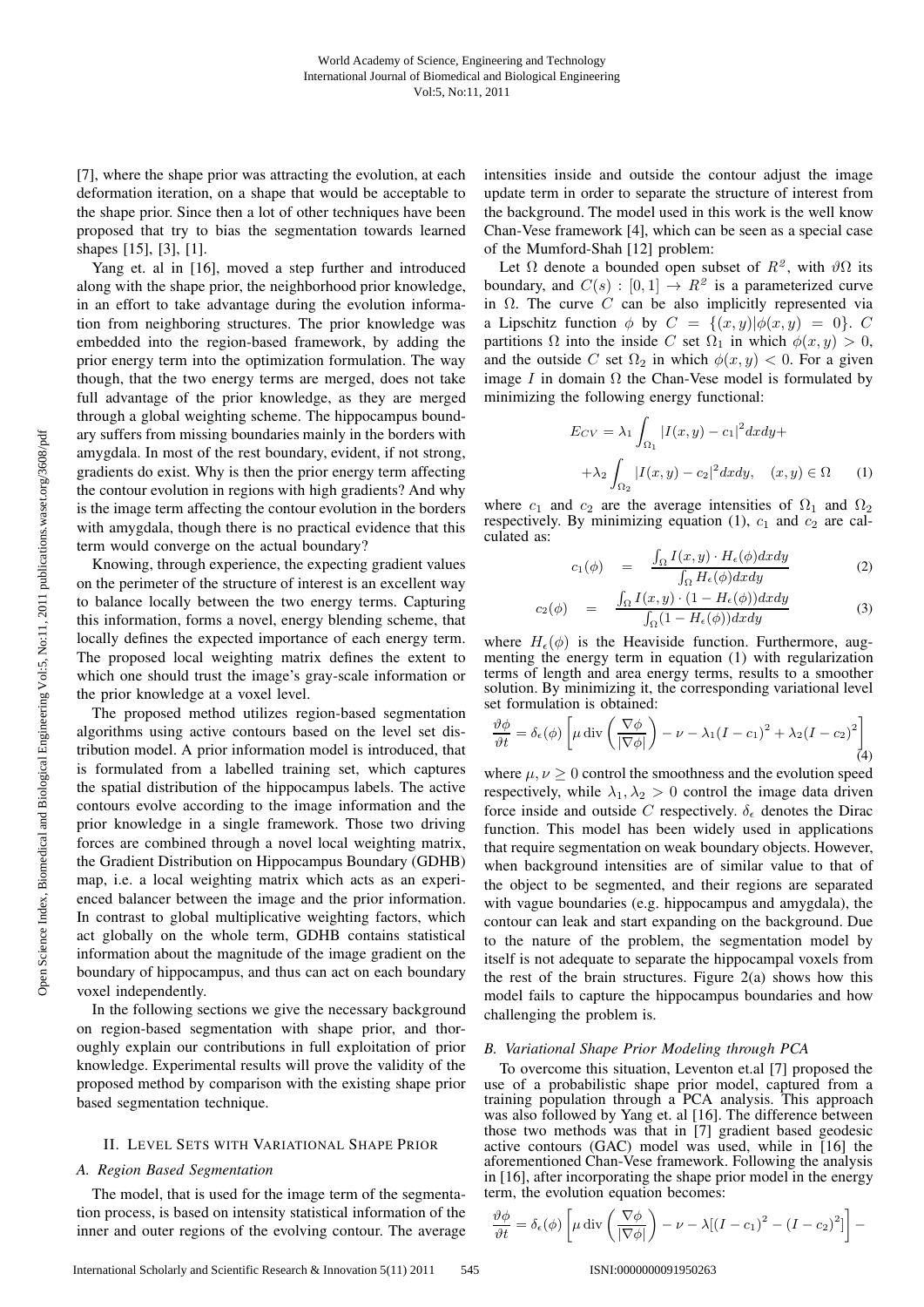

Fig. 2. (a) Segmentation outcome of the Chan-Vese model (red contour) that leaks from the hippocampus-amygdala boundary (blue contours) on a central slice of the hippocampus. (b) Segmentation outcome when variational shape prior is introduced.

$$
-\omega \cdot g\{U_K \Sigma_k^{-1} U_k^T [G(\phi - \bar{\phi})]\}\tag{5}
$$

where  $\lambda = \lambda_1 = \lambda_2$  and  $\omega$  are the two "global" weighting factors that balance between the image data term and the shape prior term.  $G(\cdot)$  is an operator that generates the vector representation of a matrix by column scanning and  $q(\cdot)$  the inverse operator of G.  $U_k$ ,  $\Sigma_k$  and  $\phi$  are the k-principal component basis functions matrix, the singular values matrix and the mean shape of the training set produced by PCA, respectively.

The results using this shape prior model are promising, as can be seen in figure 2(b), but still leave enough space for more contributions.

## III. PROPOSED MODEL

Incorporating prior knowledge in the segmentation procedure proved a very reasonable and successful choice. However the trade off among the two energy terms, i.e. the image data term and the shape prior term, is not straightforward and highly depends on the specific structure under investigation. Still, in all previous works, this balance is modelled through global weighting factors, which is not the way a human rater would perform the procedure. The human expert would trust the image information for the regions of the hippocampus boundary that border with the white matter, but would use his experience to trace the weak borders with amygdala. Thus, in order to model this procedure, one has to blend the two energy terms in a local fashion. This means to learn where to trust the image information, and where to neglect it and use prior information instead. This way prior knowledge is being exploited to its full extend.

However, a variational shape prior model could not be applied on a locally defined weighting scheme, since such a term tries to find the boundary with the most likely shape, describing it by a set of global coefficients (i.e. the PCA projection coefficients). Thus, the prior information that will get included in the segmentation process, should also be locally defined. The following sections describe how the local weighting scheme, called GDHB, and the prior information term are formed and incorporated in the region based segmentation framework.



Fig. 3. Illustration of the GDHB map generation. (a) Outlines of the hippocampus and amygdala, (b) the gradient values on the boundary of hippocampus, (d)-(e)-(f) thresholding outcomes with ascending threshold values and (c) the final averaged GDHB map revealing how much the evolving contour should trust the image information and how much the prior information on every voxel.

## *A. Building Gradient Distribution on Hippocampus Boundaries*

GDHB derives from image gradient analysis on the training set. More specifically, in each image, we isolate the hippocampus's boundary and calculate the magnitude of the image gradient on it. Practically, low gradient magnitude values on the perimeter of the structure of interest are associated with high probability of contour leakage during the evolution process. On the other hand, higher values decrease the probability to leak from those specific boundary pixels.

A thresholding operation is performed on the gradient values, which also tries to connect neighboring pixels with similar gradient value and direction. Binarization separates the boundary to its strong and weak gradient parts. This procedure is depicted in figure 3 for various thresholds. A map is produced that shows on which parts, of this particular boundary, image information should drive the segmentation and on which the prior term should take over. In an effort to build something more generic, this information is propagated to the surrounding region, by applying morphological operations; a long and narrow structuring element, aligned for each pixel on the boundary's normal direction, performs dilation. Hence, the values of this map represent the likelihood that an evolving contour will face regions with either strong or weak borders, while it evolves towards the boundary. The above process is repeated for each of the training images. The produced individual GDHB maps, are averaged and the final GDHB map with values in  $[0, 1]$ , is produced (Fig 3(c)) that contains generalized gradient distribution information of the hippocampus boundary.

## *B. Modeling Prior Information*

In order to satisfy the constraint that the prior information should be defined locally to be applicable to the GDHB framework, a voxel-based statistical model is defined. Adopting the voxel-based context of atlas based segmentation, where an atlas image assigns a label  $l$  to each voxel  $v$ , a statistical model of spatial class label distribution is produced, over the training set. Each labelled image  $L_n$ ,  $n = 1, ..., N$  is a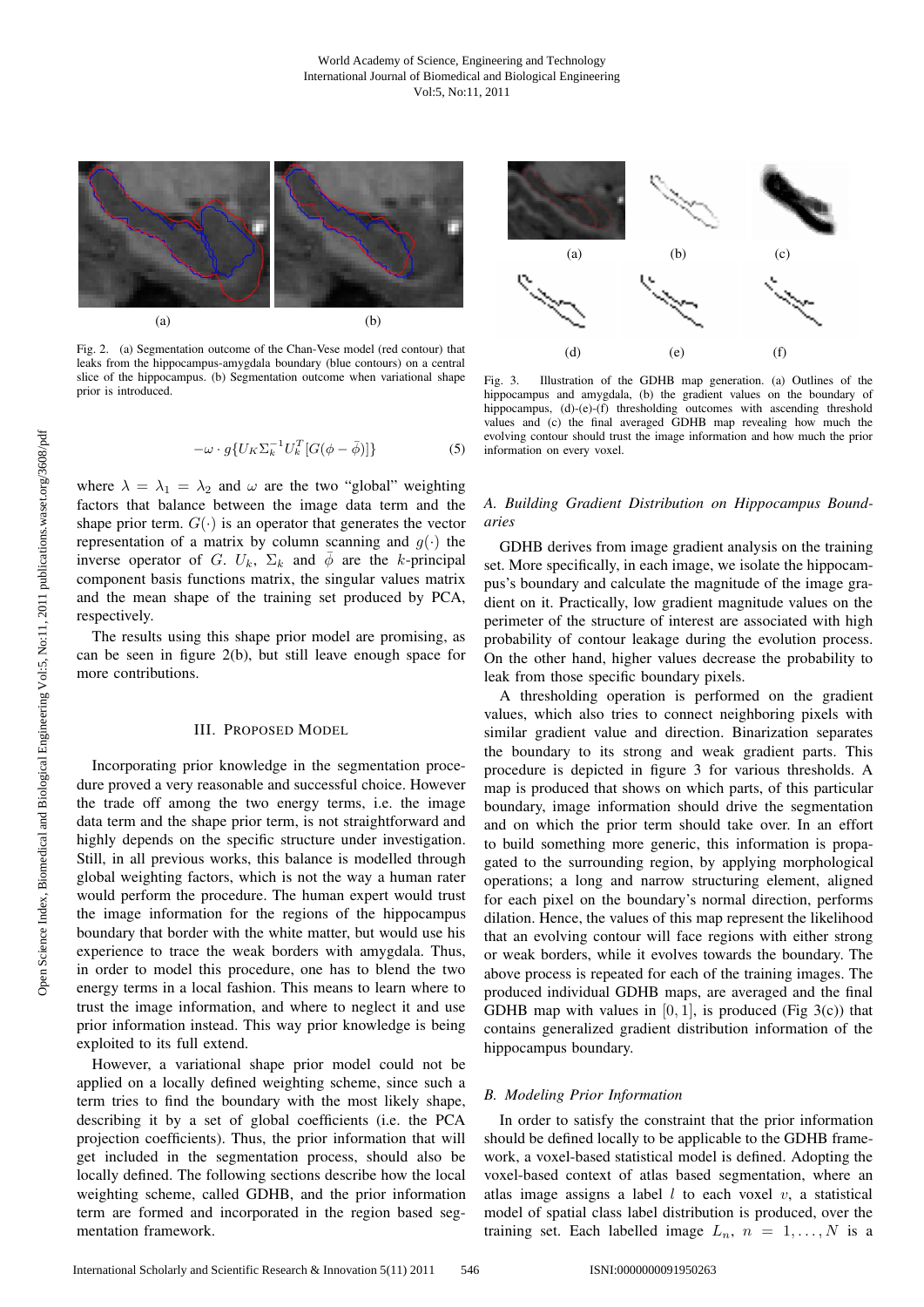binary image, with  $L_n(v) = 1$  for voxels v that belong to the hippocampus and 0 otherwise. In order to construct the empirical spatial distribution of labels, the  $N$  labelled images are rigidly registered based on the hippocampus and their labels' sum is averaged over the population, producing image  $L$  (see figure 4) which gives the empirical probability for every voxel  $p(l_v) \in [0, 1]$  to belong to hippocampus, based on its coordinates. This image models the spatial distribution of the labels, and has higher values at voxels along the expected shape of hippocampus and lower values at distant voxels of the mean shape. When a test image is registered on the training images, it assigns to each pixel, based on its location, the probability to belong to the desired structure.

## *C. Incorporating Prior Information into the Segmentation Process*

Proper incorporation of the prior knowledge in the level set evolution framework is obviously of critical importance. The choice of modeling the prior knowledge with the labels' distribution has a huge advantage, since it can be straightforwardly used as a second input image on the regional segmentation framework of Chan-Vese. Thus, averaging probabilities of voxels that belong inside and outside of the evolving contour. This leads to an energy minimization problem which forces the contour to evolve between regions that are more likely than others representing lower probabilities.

$$
E_{PR} = \mathbf{v}_1 \int_{\Omega_1} |L(x, y) - d_1|^2 dx dy +
$$
  
+
$$
\mathbf{v}_2 \int_{\Omega_2} |L(x, y) - d_2|^2 dx dy, \quad (x, y) \in \Omega \quad (6)
$$

where  $d_1$  and  $d_2$  are now the probabilities of the regions inside and outside  $C$  and are calculated similarly with  $c_1$  and  $c_2$ .  $v_1$  and  $v_2$  correspond to  $\lambda_1$  and  $\lambda_2$ . Keeping  $v_1$  and  $v_2$ coefficients equal, forces the prior information to be equally balanced between high likely voxels (red region in Figure 4) and marginal voxels (light blue-yellow). Adjusting  $v_1$  and  $v<sub>2</sub>$  balances the weight between highly probable areas and marginal areas.

Combining the two energy terms through GDHB gives the total energy to be optimized:

$$
E = GDHB \cdot E_{CV} + (1 - GDHB) \cdot E_{PR} \tag{7}
$$

whose update equation becomes:

$$
\frac{\partial \phi}{\partial t} = \delta_{\epsilon}(\phi) \left[ \mu \operatorname{div} \left( \frac{\nabla \phi}{|\nabla \phi|} \right) - \nu \right]
$$

$$
-GDHB \cdot \left( \lambda_1 (I - c_1)^2 - \lambda_2 (I - c_2)^2 \right)
$$

$$
-(1 - GDHB) \cdot \left( \mathbf{v}_1 (L - d_1)^2 + \mathbf{v}_2 (L - d_2)^2 \right) \right] \tag{8}
$$

Due to the nature of the labels' spatial distribution mask and the values of the GDHB, this model always converges on a boundary that is indeed near the hippocampus. The leakage phenomenon is totally diminished, since in the regions away of the hippocampus, GDHB guides the segmentation solely based on the prior information, and on those regions, the labels' spatial distribution mask points that there is zero likelihood those regions to belong to hippocampus. This leakage preventing behaviour can not be guaranteed with the variational shape prior models.



Fig. 4. Illustration of the Spatial Distribution of Hippocampal labels, as a gray scale image and as a surface.

## IV. EXPERIMENTAL RESULTS

## *Evaluation Dataset*

The proposed methodology has been tested on 13 T1 weighted MP-RAGE MR images, randomly chosen from the OASIS database [10]. All subjects in the OASIS database are healthy and right handed, of both sexes. The MR images were acquired on a 1.5-T Vision scanner. For every subject, 3-4 different MRIs were captured and the first of these was registered on the atlas space of Talairach and Tournoux [14]. The remaining scans were registered on the first one and averaged. After resampling the result is a single, high-contrast, isotropic image with 1mm voxel thickness. A professional radiologist manually traced the hippocampus volume on those 13 images, in order to build the training set. Apart of the OASIS pre-processing, the selected MR images were further rigidly registered on the hippocampus center of mass. Level set functions were used to formulate the problem and signed distance maps in order to represent the hippocampal structures. Each of the curves in the training dataset is embedded in the proposed model as the zero level set of a higher dimensional level set function.

## *Comparisons*

The proposed algorithm was evaluated in the context of the leave-one-out procedure. For every excluded test image, a new hippocampus spatial distribution map and GDHB map was generated. For comparison purposes, results of the combined framework of Chan-Vese and variational shape prior have been calculated, which will be abbreviated as SP in the following text.

To initialize the algorithm, we took advantage of the captured prior knowledge. The seeding region was selected as the set of voxels with very high probability to belong to the hippocampus. The hippocampus spatial distribution map directly gives this information. For the SP method we followed the seeding technique of [16], where it was argued that the SP methodology is quite invariant to its initialization. Three seeds inside the body of hippocampus (in the head, in the tail and in the central area of the hippocampus) was used for initialization. However, to avoid any possible unfairness, in the following experiments the same seeding region with the proposed method was used as a second alternative for the SP method.

The advantages of using the hippocampus spatial distribution map to provide the initialization, is that it is automatic, and offers a large and very reliable seeding region along the complete body of the hippocampus. This is advantageous,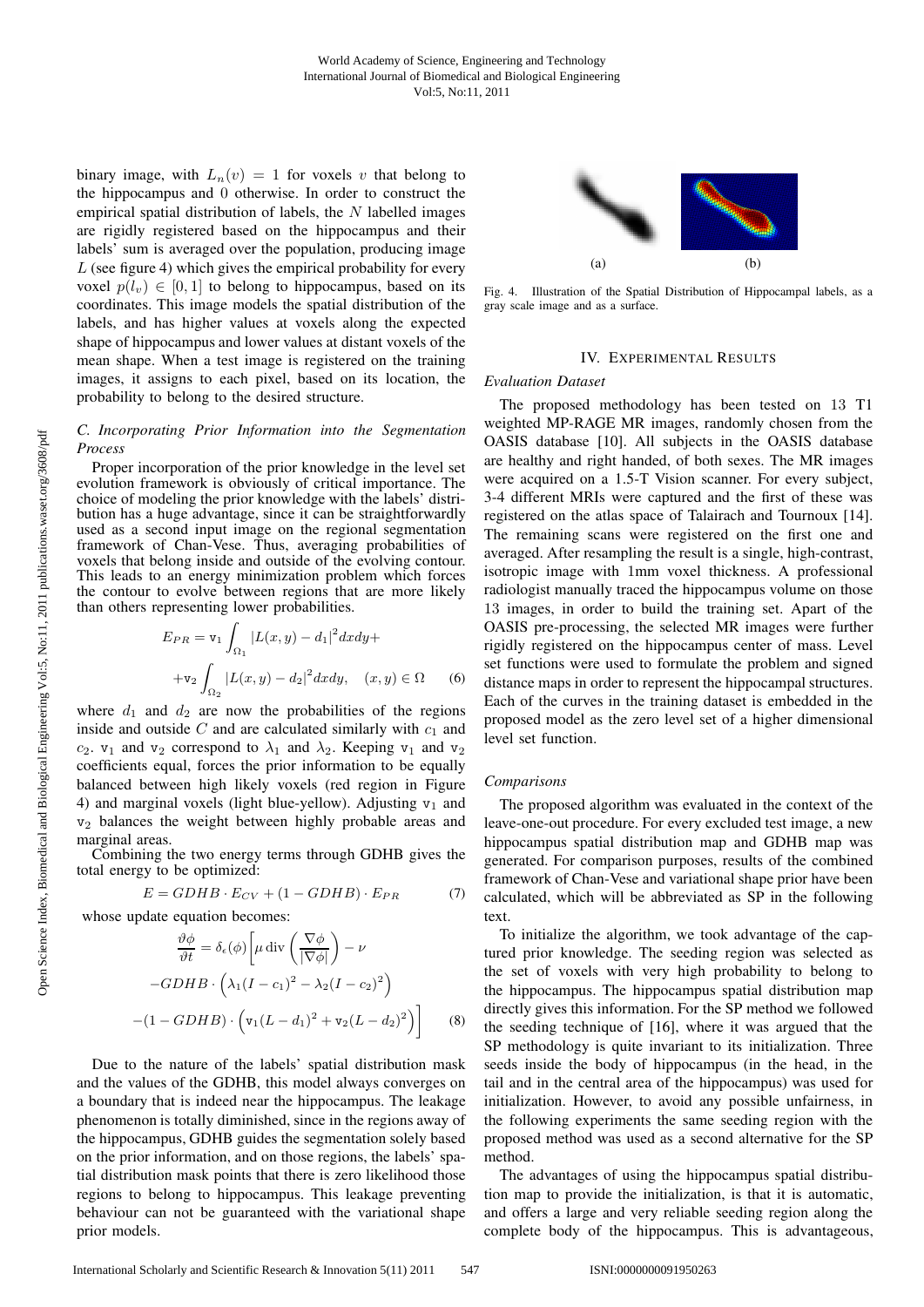

Fig. 5. Comparisons based on (a) the Haussdorf distance, and (b) the undirected averaged distance.

since larger area of initialization leads to more accurate calculation of the average intensities  $c_1$  and  $c_2$  and consequently to lower number of iterations to fully segment an object from the background.

The following results refer to segmentations performed on a central sagittal slice of each MRI. Performance and accuracy of the two comparing methods is evaluated through several popular metrics, i.e. the Hausdorff distance [9] in figure 5(a), the undirected averaged distance [16] in figure 5(b), precision vs recall [11] in figures  $6(a)$ , (b) and the  $F_b$  measure (Fig. 6(c)) which is a proportional combination of precision-recall measures with a weighting factor  $b$  to balance between the importance of precision vs recall.  $b = 1$  assigns equal weight, and  $F_1$  equals the Dice coefficient which measures set agreement. In terms of false positive, false negative and true positive counts,  $F_1$  equals:

$$
F_1 = \frac{2 \cdot TP}{(FP + TP) + (TP + FN)}, \qquad F_1 \in [0, 1] \tag{9}
$$

A value of  $F_1 = 0$  indicates no overlap between the actual and estimated volume, while a value of  $F_1 = 1$  indicates perfect agreement. In figures 6(a) and (b) the results of the proposed and SP method were connected for each image, which shows the tendency of the proposed method to climb towards the upper-right corner, which obviously corresponds to higher  $F_1$  values. Table I shows averaged results for each of the evaluation metrics on the whole dataset, the bold ones being the best in each case.

TABLE I AVERAGED COMPARISON RESULTS

|                                                                |      | Precision | Recall | Haussdorf | Average dist |
|----------------------------------------------------------------|------|-----------|--------|-----------|--------------|
| <b>GDHB</b>                                                    | 0.88 | 0.85      | 0.92   | 2.51      | 0.66         |
| <b>SP</b>                                                      | 0.79 | 0.69      | 0.94   | 5.63      | 1.46         |
| $\overline{SP}$ (3-ceeds) $\begin{bmatrix} 0.76 \end{bmatrix}$ |      | 0.68      | 0.89   | 5.82      | 1.53         |

As can be seen, the evaluation metrics report the superiority of the proposed method. The only exception is image #7 where the Hausdorff and the undirected averaged distance report slightly better results, in terms of actual and estimated boundary distances, but the other metrics report similar performance. In every testing case, the use of GDHB map, diminishes leakage and constraints the contour in the bounded area that describes. Shape prior methodology is not able to segment all



Fig. 6. Comparisons based on Precision vs Recall diagrams and the  $F_1$ /Dice coefficient. In (a) and (b) results of the two methods are connected with dashed lines to show the improvement the proposed method achieved.



Fig. 7. Segmentation results of the proposed method on the four images with indexes 11, 5, 1 and 4 respectively. The thin black contour depicts the ground truth, while the red one is the outcome of the proposed method. Note the difference in segmentation quality between the proposed method in (b) and the SP method in 2(b) which are on the same MR image #5.

MR images with satisfying results, especially when initialized with the three seeds. Moreover, through experimentation, it became evident that the proposed method does not require fine tuning of the parameters, contrary with the SP case, where it was hard to find a set of parameters that satisfy the whole set. Furthermore, the results also show the contribution of the hippocampus spatial distribution map in the initialization procedure, since this utilization yields overall better accuracy and lower distance errors.

The segmentation procedure lasts no more than 10 seconds